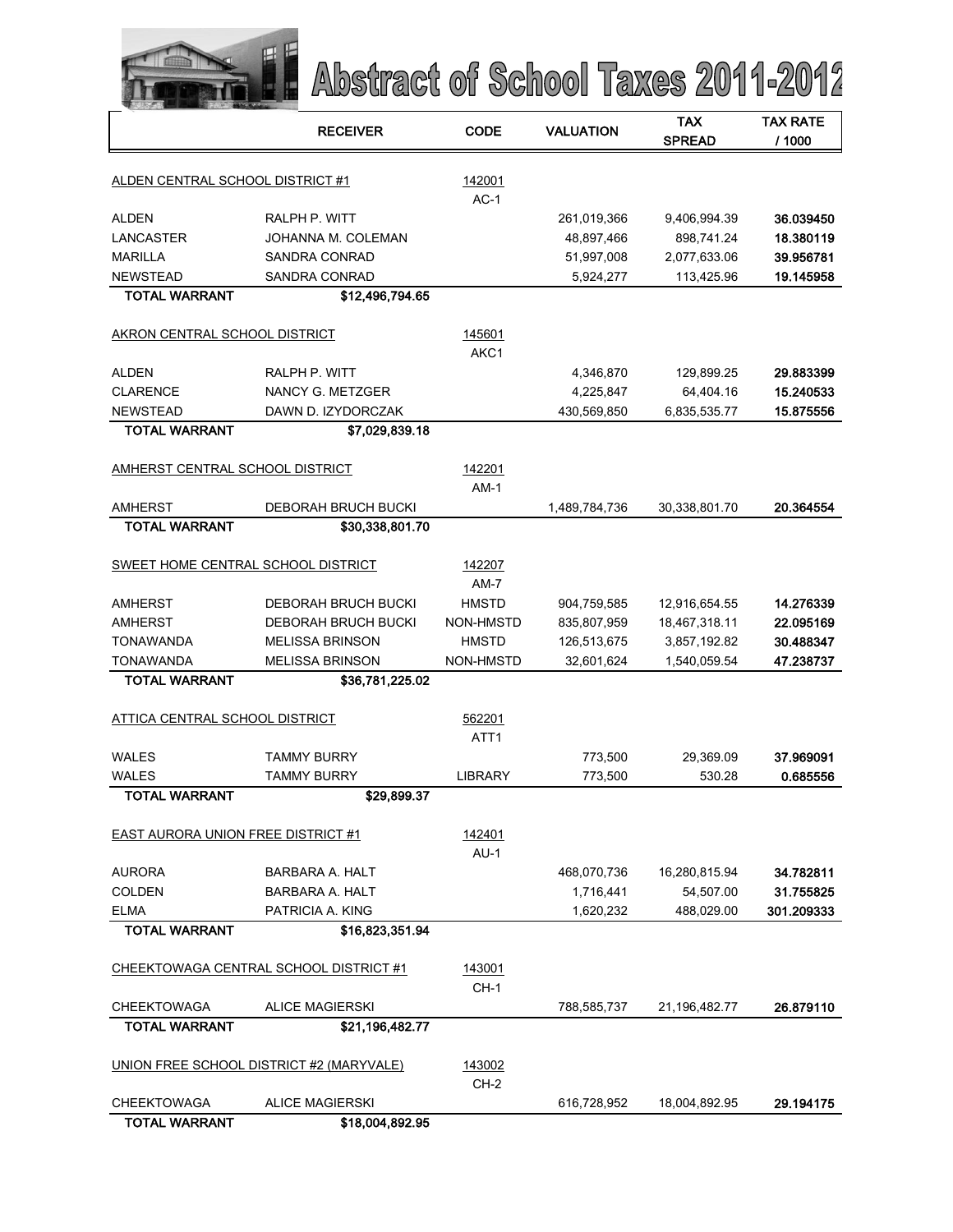|                                        | Abstract of School Taxes 2011-2012        |                            |                  |                             |                           |
|----------------------------------------|-------------------------------------------|----------------------------|------------------|-----------------------------|---------------------------|
|                                        | <b>RECEIVER</b>                           | <b>CODE</b>                | <b>VALUATION</b> | <b>TAX</b><br><b>SPREAD</b> | <b>TAX RATE</b><br>/ 1000 |
|                                        | UNION FREE SCHOOL DISTRICT #3 (CLEV-HILL) | 143003<br>CH-3             |                  |                             |                           |
| <b>CHEEKTOWAGA</b>                     | <b>ALICE MAGIERSKI</b>                    |                            | 264,908,476      | 11,604,287.98               | 43.804895                 |
| <b>TOTAL WARRANT</b>                   | \$11,604,287.98                           |                            |                  |                             |                           |
| UNION FREE SCHOOL DISTRICT #9 (SLOAN)  |                                           | 143009<br>CH-9             |                  |                             |                           |
| <b>CHEEKTOWAGA</b>                     | <b>ALICE MAGIERSKI</b>                    |                            | 260,176,847      | 14,015,369.53               | 53.868627                 |
| <b>WEST SENECA</b>                     | PATRICIA DEPASQUALE                       |                            | 15,186,953       | 1,126,559.52                | 74.179430                 |
| <b>TOTAL WARRANT</b>                   | \$15,141,929.04                           |                            |                  |                             |                           |
| CLARENCE CENTRAL SCHOOL DISTRICT       |                                           | 143201<br>CLC <sub>1</sub> |                  |                             |                           |
| <b>AMHERST</b>                         | <b>DEBORAH BRUCH BUCKI</b>                |                            | 93,580,374       | 1,322,197.01                | 14.128999                 |
| <b>CLARENCE</b>                        | NANCY G. METZGER                          |                            | 2,499,421,478    | 35,314,558.51               | 14.129093                 |
| <b>LANCASTER</b>                       | JOHANNA M. COLEMAN                        |                            | 55,473,375       | 783,805.01                  | 14.129391                 |
| <b>NEWSTEAD</b>                        | DAWN D. IZYDORCZAK                        |                            | 96,134,427       | 1,414,879.00                | 14.717714                 |
| <b>TOTAL WARRANT</b>                   | \$38,835,439.53                           |                            |                  |                             |                           |
| SPRINGVILLE-GRIFFITH INSTITUTE         |                                           | 143801<br>CNC <sub>1</sub> |                  |                             |                           |
| <b>AURORA</b>                          | <b>BARBARA A. HALT</b>                    |                            | 674,411          | 26,692.98                   | 39.579689                 |
| <b>BOSTON</b>                          | <b>NANCY SLAGHT</b>                       |                            | 47,872,800       | 795,812.01                  | 16.623469                 |
| <b>COLDEN</b>                          | <b>NANCY SLAGHT</b>                       |                            | 75,536,626       | 2,729,741.00                | 36.137979                 |
| <b>COLLINS</b>                         | <b>NANCY SLAGHT</b>                       |                            | 35,229,696       | 944,580.26                  | 26.812047                 |
| <b>CONCORD</b>                         | <b>NANCY SLAGHT</b>                       |                            | 233,491,186      | 8,258,369.14                | 35.369083                 |
| <b>SARDINIA</b>                        | <b>NANCY SLAGHT</b>                       |                            | 24,672,019       | 707,128.54                  | 28.661154                 |
| <b>TOTAL WARRANT</b>                   | \$13.462.323.93                           |                            |                  |                             |                           |
| DEPEW UNION FREE SCHOOL                |                                           | 143007<br><b>DUFC</b>      |                  |                             |                           |
| <b>CHEEKTOWAGA</b>                     | <b>ALICE MAGIERSKI</b>                    |                            | 334,834,056      | 11,068,565.86               | 33.056870                 |
| LANCASTER                              | JOHANNA M. COLEMAN                        |                            | 232,616,434      | 4,767,538.25                | 20.495277                 |
| <b>TOTAL WARRANT</b>                   | \$15,836,104.11                           |                            |                  |                             |                           |
| <b>EDEN CENTRAL SCHOOL DISTRICT #1</b> |                                           | 144001<br>$EC-1$           |                  |                             |                           |
| <b>BOSTON</b>                          | <b>MARY JO HULTQUIST</b>                  |                            | 107,790,194      | 2,061,921.96                | 19.129031                 |
| <b>CONCORD</b>                         | MARY JO HULTQUIST                         |                            | 5,361,165        | 218,199.77                  | 40.700066                 |
| EDEN                                   | <b>MARY JO HULTQUIST</b>                  |                            | 330,847,620      | 9,172,165.99                | 27.723234                 |
| <b>EVANS</b>                           | JONICA B. DIMARTINO                       |                            | 46,530,259       | 890,078.77                  | 19.129031                 |
| <b>NORTH COLLINS</b>                   | MARY JO HULTQUIST                         |                            | 10,259,931       | 196,262.54                  | 19.129031                 |
| <b>TOTAL WARRANT</b>                   | \$12,538,629.02                           |                            |                  |                             |                           |
| FRONTIER CENTRAL SCHOOL DISTRICT #4    |                                           | 144804<br>$FR-4$           |                  |                             |                           |
| <b>EDEN</b>                            | CATHERINE A. RYBCZYNSKI                   |                            | 897,421          | 19,000.88                   | 21.172764                 |
| <b>HAMBURG</b>                         | CATHERINE A. RYBCZYNSKI                   |                            | 1,372,490,970    | 32,870,498.56               | 23.949519                 |
| <b>TOTAL WARRANT</b>                   | \$32,889,499.45                           |                            |                  |                             |                           |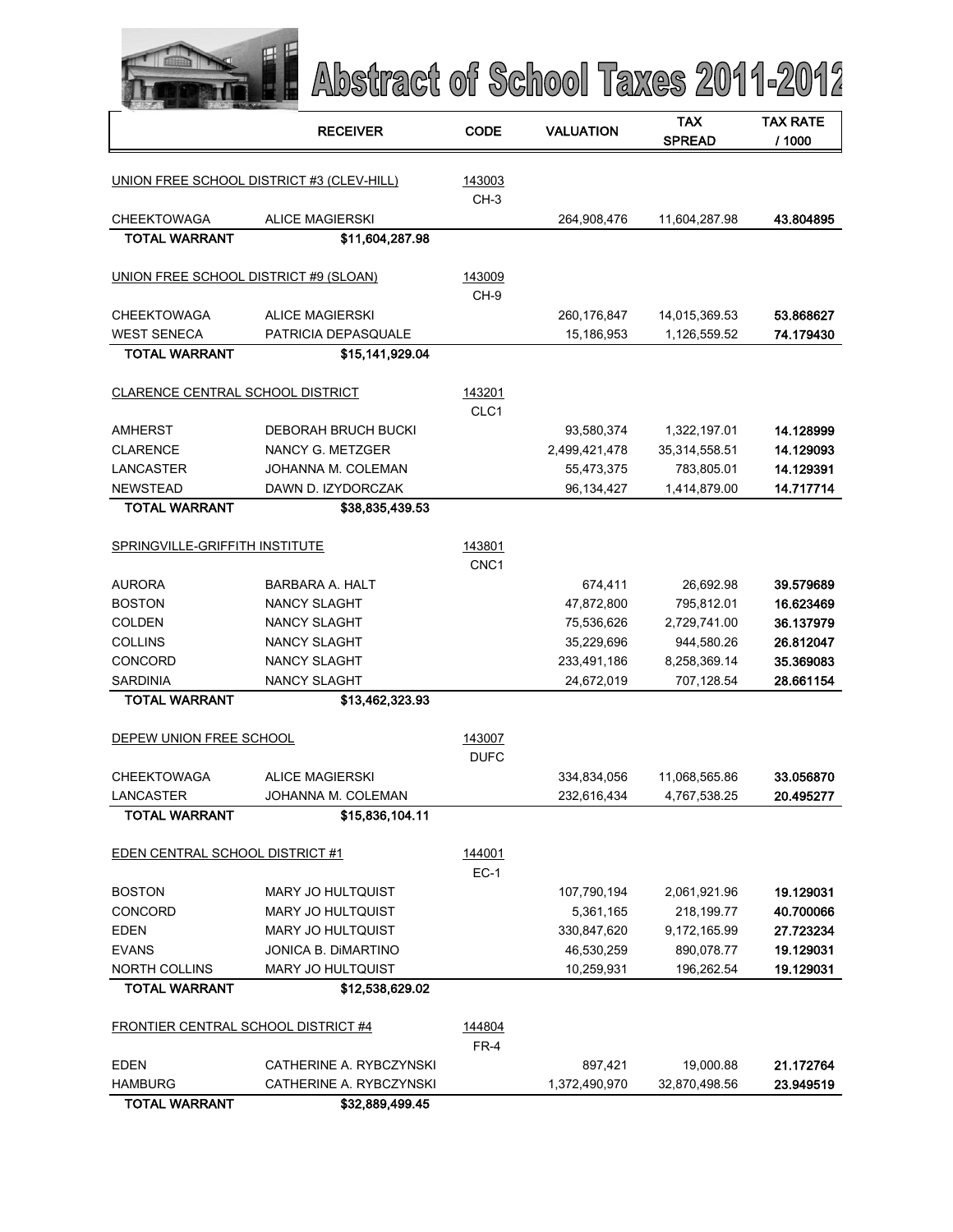|                                      | Abstract of School Taxes 2011-2012 |                            |                  |                             |                           |
|--------------------------------------|------------------------------------|----------------------------|------------------|-----------------------------|---------------------------|
|                                      | <b>RECEIVER</b>                    | <b>CODE</b>                | <b>VALUATION</b> | <b>TAX</b><br><b>SPREAD</b> | <b>TAX RATE</b><br>/ 1000 |
| GRAND ISLAND CENTRAL SCHOOL DISTRICT |                                    | 144601<br>GIC <sub>1</sub> |                  |                             |                           |
| <b>GRAND ISLAND</b>                  | PATRICIA A. FRENTZEL               |                            | 711,504,900      | 28,343,924.00               | 39.836583                 |
| <b>TOTAL WARRANT</b>                 | \$28,343,924.00                    |                            |                  |                             |                           |
|                                      |                                    |                            |                  |                             |                           |
| GOWANDA CENTRAL SCHOOL DISTRICT      |                                    | 047201<br>GOC <sub>1</sub> |                  |                             |                           |
| <b>COLLINS</b>                       | <b>COMMUNITY BANK</b>              |                            | 93,453,975       | 1,824,662.32                | 19.524716                 |
| <b>COLLINS</b>                       | <b>COMMUNITY BANK</b>              | <b>LIBRARY</b>             | 93,453,975       | 30,675.13                   | 0.328240                  |
| <b>NORTH COLLINS</b>                 | <b>COMMUNITY BANK</b>              |                            | 15.874           | 192.16                      | 12.105330                 |
| NORTH COLLINS                        | <b>COMMUNITY BANK</b>              | <b>LIBRARY</b>             | 15,874           | 3.23                        | 0.203510                  |
| <b>TOTAL WARRANT</b>                 | \$1,855,532.84                     |                            |                  |                             |                           |
| HAMBURG CENTRAL SCHOOL DISTRICT      |                                    | 144801<br>$HC-1$           |                  |                             |                           |
| <b>BOSTON</b>                        | DAVID J. SHENK                     |                            | 285,525,318      | 5,364,354.59                | 18.787667                 |
| <b>EDEN</b>                          | DAVID J. SHENK                     |                            | 6,095,098        | 165,960.39                  | 27.228503                 |
| <b>HAMBURG</b>                       | CATHERINE A. RYBCZYNSKI            |                            | 708,835,267      | 21,831,739.20               | 30.799454                 |
| <b>ORCHARD PARK</b>                  | <b>CAROL R. HUTTON</b>             |                            | 96,089,250       | 3,112,573.82                | 32.392529                 |
| <b>TOTAL WARRANT</b>                 | \$30,474,628.01                    |                            |                  |                             |                           |
| HOLLAND CENTRAL SCHOOL DISTRICT      |                                    | 145001                     |                  |                             |                           |
|                                      |                                    | HDC1                       |                  |                             |                           |
| <b>AURORA</b>                        | <b>BARBARA A. HALT</b>             |                            | 5,481,765        | 171,875.07                  | 31.353965                 |
| <b>COLDEN</b>                        | <b>JUNE E. MCARTHUR</b>            |                            | 46,080,436       | 1,318,490.58                | 28.612806                 |
| CONCORD                              | <b>JUNE E. MCARTHUR</b>            |                            | 311,622          | 8,726.39                    | 28.003112                 |
| <b>HOLLAND</b>                       | <b>JUNE E. MCARTHUR</b>            |                            | 216,255,353      | 2,964,871.05                | 13.710047                 |
| <b>SARDINIA</b>                      | <b>JUNE E. MCARTHUR</b>            |                            | 27,739,223       | 629,497.39                  | 22.693404                 |
| <b>WALES</b>                         | <b>JUNE E. MCARTHUR</b>            |                            | 29,019,950       | 868,056.79                  | 29.912415                 |
| <b>TOTAL WARRANT</b>                 | \$5,961,517.26                     |                            |                  |                             |                           |
| IROQUOIS CENTRAL SCHOOL DISTRICT #1  |                                    | 144201<br>IRC1             |                  |                             |                           |
| <b>AURORA</b>                        | BARBARA A. HALT                    |                            | 19,342,872       | 729,799.38                  | 37.729629                 |
| <b>ELMA</b>                          | PATRICIA A. KING                   |                            | 50,620,241       | 16,539,870.10               | 326.744199                |
| <b>LANCASTER</b>                     | JOHANNA M. COLEMAN                 |                            | 10,365,809       | 164,248.48                  | 15.845216                 |
| <b>MARILLA</b>                       | <b>DAWN PEARCE</b>                 |                            | 126, 174, 868    | 4,346,441.44                | 34.447759                 |
| <b>WALES</b>                         | <b>MELINDA EATON</b>               |                            | 80,172,930       | 2,887,229.81                | 36.012527                 |
| <b>TOTAL WARRANT</b>                 | \$24,667,589.22                    |                            |                  |                             |                           |
| LANCASTER CENTRAL SCHOOL DISTRICT #1 |                                    | 145201<br>$LC-1$           |                  |                             |                           |
| <b>CHEEKTOWAGA</b>                   | <b>ALICE MAGIERSKI</b>             |                            | 194,590,371      | 4,984,393.82                | 25.614802                 |
| <b>ELMA</b>                          | PATRICIA A. KING                   |                            | 691,897          | 232,453.61                  | 335.965629                |
| LANCASTER                            | JOHANNA M. COLEMAN                 |                            | 2,418,759,627    | 38,412,870.69               | 15.881227                 |
| <b>TOTAL WARRANT</b>                 | \$43,629,718.13                    |                            |                  |                             |                           |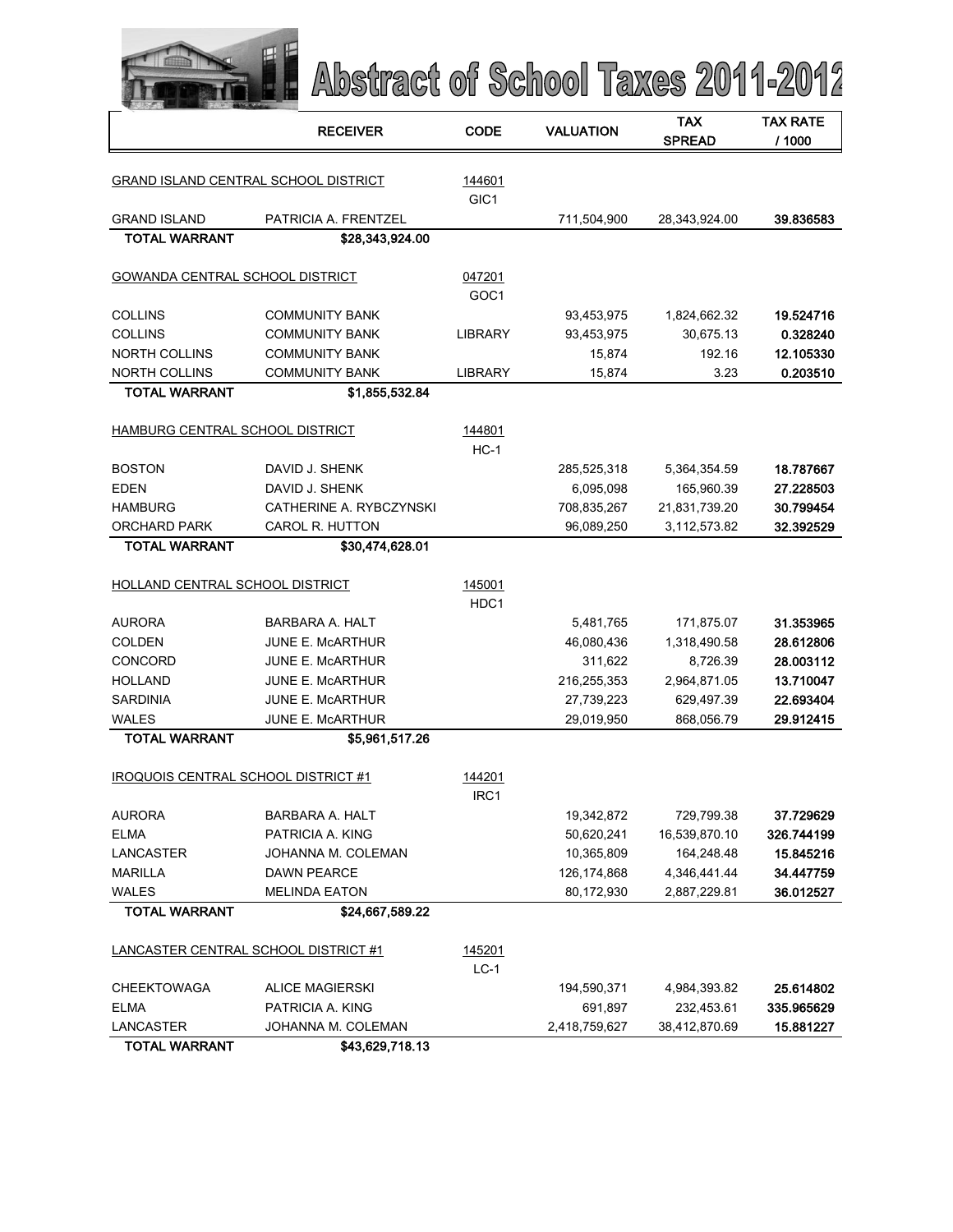|                                    | Abstract of School Taxes 2011-2012             |                            |                  |                             |                           |
|------------------------------------|------------------------------------------------|----------------------------|------------------|-----------------------------|---------------------------|
|                                    | <b>RECEIVER</b>                                | <b>CODE</b>                | <b>VALUATION</b> | <b>TAX</b><br><b>SPREAD</b> | <b>TAX RATE</b><br>/ 1000 |
|                                    | LAKE SHORE CENT. EVANS-BRANT SCHOOLS           | 144401                     |                  |                             |                           |
|                                    |                                                | LSC <sub>1</sub>           |                  |                             |                           |
| <b>BRANT</b>                       | <b>JONICA B. DIMARTINO</b>                     |                            | 97,028,136       | 1,613,715.78                | 16.631421                 |
| <b>EDEN</b>                        | JONICA B. DIMARTINO                            |                            | 2,565,310        | 61,214.64                   | 23.862473                 |
| <b>EVANS</b>                       | <b>JONICA B. DIMARTINO</b>                     |                            | 846,679,554      | 13,940,669.45               | 16.465107                 |
| <b>TOTAL WARRANT</b>               | \$15,615,599.87                                |                            |                  |                             |                           |
|                                    | NORTH COLLINS CENTRAL SCHOOL DISTRICT #1       | 145801<br>NCC <sub>1</sub> |                  |                             |                           |
| <b>BRANT</b>                       | LOCK BOX                                       |                            | 27,332,215       | 553,979.23                  | 20.268362                 |
| <b>COLLINS</b>                     | <b>LOCK BOX</b>                                |                            | 6,589,148        | 213,251.16                  | 32.363996                 |
| <b>CONCORD</b>                     | LOCK BOX                                       |                            | 14,042,081       | 599,497.61                  | 42.692932                 |
| <b>EDEN</b>                        | LOCK BOX                                       |                            | 614,012          | 17,855.89                   | 29.080686                 |
| <b>FVANS</b>                       | JONICA B. DIMARTINO                            |                            | 5,958,182        | 119,554.96                  | 20.065678                 |
| <b>NORTH COLLINS</b>               | LOCK BOX                                       |                            | 160,379,636      | 3,218,126.13                | 20.065678                 |
| <b>TOTAL WARRANT</b>               | \$4,722,264.98                                 |                            |                  |                             |                           |
| ORCHARD PARK CENTRAL SCHOOL #1     |                                                | 146001<br>OPC <sub>1</sub> |                  |                             |                           |
| <b>AURORA</b>                      | <b>BARBARA A. HALT</b>                         |                            | 27,228,897       | 1,139,930.31                | 41.864726                 |
| <b>BOSTON</b>                      | DAVID J. SHENK                                 |                            | 106,468,192      | 1,872,049.92                | 17.583185                 |
| <b>ELMA</b>                        | PATRICIA A. KING                               |                            | 1,236,601        | 448,317.20                  | 362.539895                |
| <b>HAMBURG</b>                     | CATHERINE A. RYBCZYNSKI                        |                            | 93,398,405       | 2,692,199.03                | 28.824893                 |
| ORCHARD PARK                       | CAROL R. HUTTON                                |                            | 1,366,718,737    | 41,433,221.09               | 30.315836                 |
| <b>WEST SENECA</b>                 | PATRICIA DEPASQUALE                            |                            | 92,321,235       | 3,607,336.30                | 39.073744                 |
| <b>TOTAL WARRANT</b>               | \$51,193,053.85                                |                            |                  |                             |                           |
| PIONEER CENTRAL SCHOOL DISTRICT #1 |                                                | 048401<br>$PC-1$           |                  |                             |                           |
| <b>HOLLAND</b>                     | <b>LOCKBOX</b>                                 |                            | 615,400          | 7,299.92                    | 11.862066                 |
| <b>HOLLAND</b>                     | <b>LOCKBOX</b>                                 | LIBRARY                    | 615,400          | 137.32                      | 0.223162                  |
| <b>SARDINIA</b>                    | <b>LOCKBOX</b>                                 |                            | 72,455,368       | 1,422,601.09                | 19.634171                 |
| <b>SARDINIA</b>                    | <b>LOCKBOX</b>                                 | <b>LIBRARY</b>             | 72,455,368       | 26,498.89                   | 0.365728                  |
| <b>TOTAL WARRANT</b>               | \$1,456,537.21                                 |                            |                  |                             |                           |
|                                    | <b>SILVER CREEK CENTRAL SCHOOL DISTRICT #1</b> | 064601<br>SCC <sub>1</sub> |                  |                             |                           |
| <b>BRANT</b>                       |                                                |                            | 207,772          | 3,642.80                    | 17.532700                 |
| <b>BRANT</b>                       |                                                | <b>LIBRARY</b>             | 207,772          | 66.57                       | 0.320339                  |
| <b>TOTAL WARRANT</b>               | \$3,709.37                                     |                            |                  |                             |                           |
| KENMORE-TONAWANDA UNION FREE       |                                                | 146401<br>UNF1             |                  |                             |                           |
| TONAWANDA                          | <b>MELISSA BRINSON</b>                         |                            | 1,866,245,448    | 76,786,467.40               | 41.144892                 |
| <b>TOTAL WARRANT</b>               | \$76,786,467.40                                |                            |                  |                             |                           |
|                                    | WILLIAMSVILLE CENTRAL SCHOOL DISTRICT          | 142203<br>WMC3             |                  |                             |                           |
| <b>AMHERST</b>                     | DEBORAH BRUCH BUCKI                            |                            | 5,102,240,264    | 91,689,512.73               | 17.970442                 |
| <b>CHEEKTOWAGA</b>                 | ALICE MAGIERSKI                                |                            | 3,437,202        | 99,624.58                   | 28.984209                 |
| <b>CLARENCE</b>                    | NANCY G. METZGER                               |                            | 654,647,965      | 11,764,187.59               | 17.970250                 |
| <b>TOTAL WARRANT</b>               | \$103,553,324.91                               |                            |                  |                             |                           |